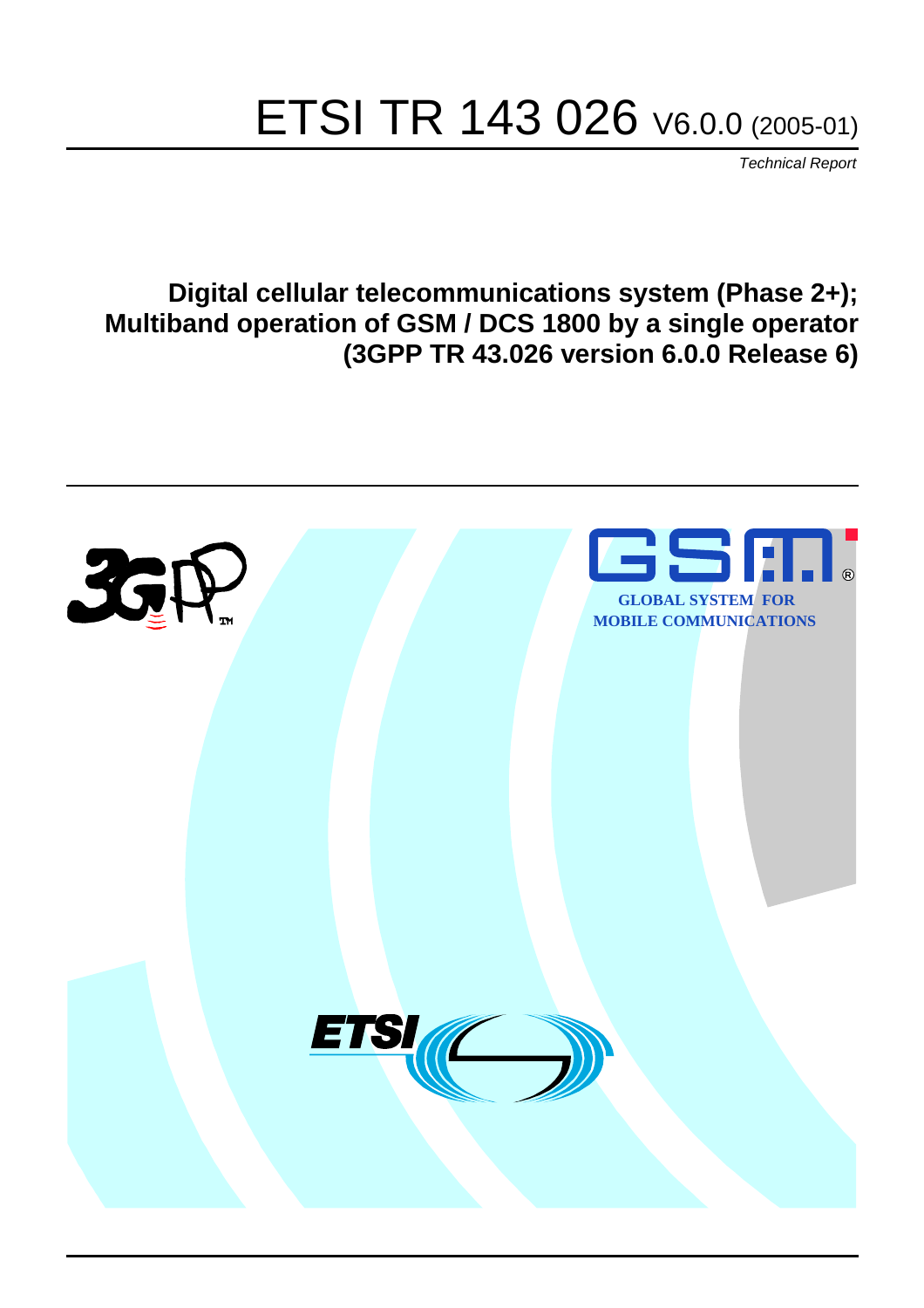Reference RTR/TSGG-0143026v600

> Keywords GSM

#### **ETSI**

#### 650 Route des Lucioles F-06921 Sophia Antipolis Cedex - FRANCE

Tel.: +33 4 92 94 42 00 Fax: +33 4 93 65 47 16

Siret N° 348 623 562 00017 - NAF 742 C Association à but non lucratif enregistrée à la Sous-Préfecture de Grasse (06) N° 7803/88

#### **Important notice**

Individual copies of the present document can be downloaded from: [http://www.etsi.org](http://www.etsi.org/)

The present document may be made available in more than one electronic version or in print. In any case of existing or perceived difference in contents between such versions, the reference version is the Portable Document Format (PDF). In case of dispute, the reference shall be the printing on ETSI printers of the PDF version kept on a specific network drive within ETSI Secretariat.

Users of the present document should be aware that the document may be subject to revision or change of status. Information on the current status of this and other ETSI documents is available at <http://portal.etsi.org/tb/status/status.asp>

If you find errors in the present document, please send your comment to one of the following services: [http://portal.etsi.org/chaircor/ETSI\\_support.asp](http://portal.etsi.org/chaircor/ETSI_support.asp)

#### **Copyright Notification**

No part may be reproduced except as authorized by written permission. The copyright and the foregoing restriction extend to reproduction in all media.

> © European Telecommunications Standards Institute 2005. All rights reserved.

**DECT**TM, **PLUGTESTS**TM and **UMTS**TM are Trade Marks of ETSI registered for the benefit of its Members. **TIPHON**TM and the **TIPHON logo** are Trade Marks currently being registered by ETSI for the benefit of its Members. **3GPP**TM is a Trade Mark of ETSI registered for the benefit of its Members and of the 3GPP Organizational Partners.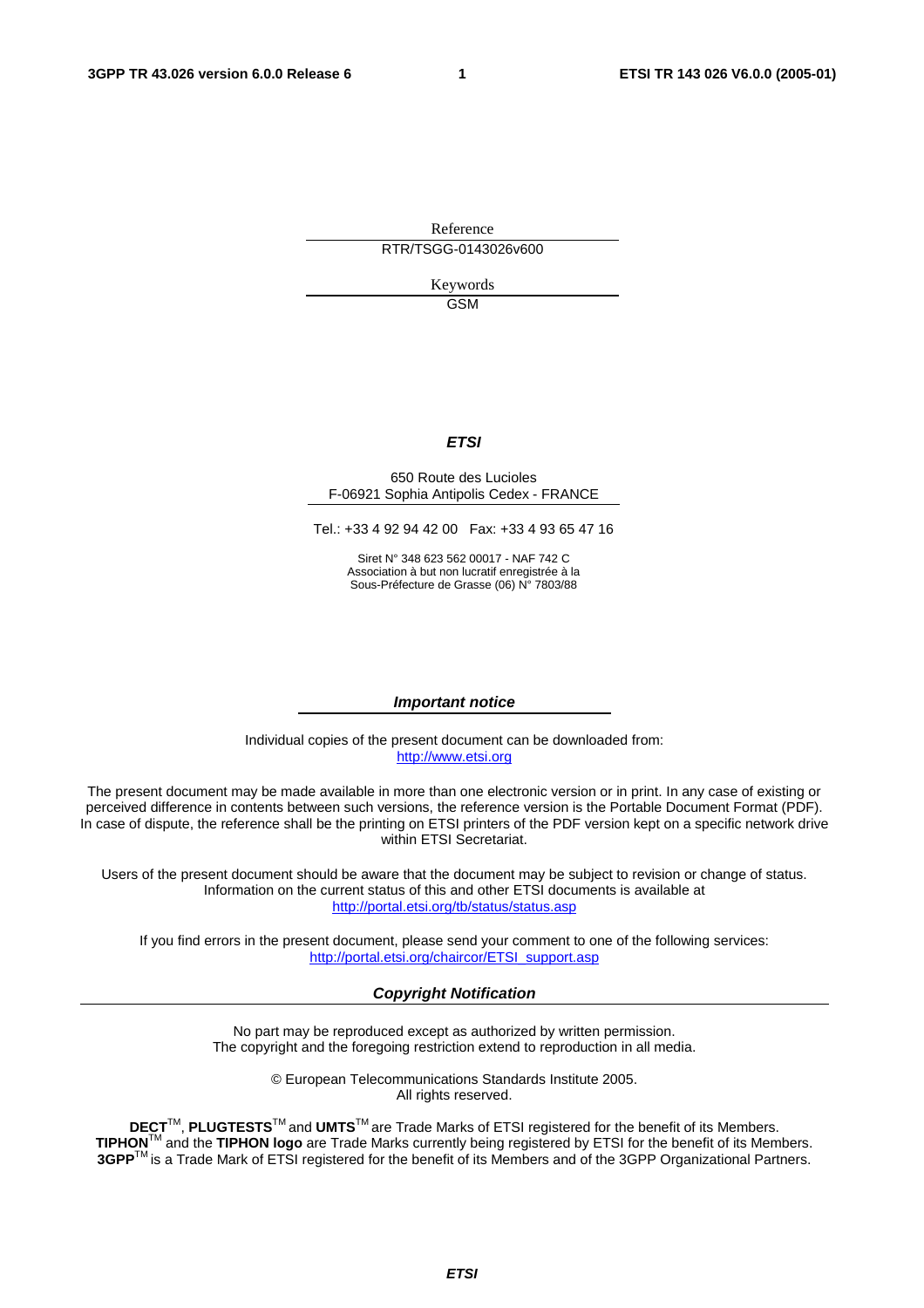# Intellectual Property Rights

IPRs essential or potentially essential to the present document may have been declared to ETSI. The information pertaining to these essential IPRs, if any, is publicly available for **ETSI members and non-members**, and can be found in ETSI SR 000 314: *"Intellectual Property Rights (IPRs); Essential, or potentially Essential, IPRs notified to ETSI in respect of ETSI standards"*, which is available from the ETSI Secretariat. Latest updates are available on the ETSI Web server (<http://webapp.etsi.org/IPR/home.asp>).

Pursuant to the ETSI IPR Policy, no investigation, including IPR searches, has been carried out by ETSI. No guarantee can be given as to the existence of other IPRs not referenced in ETSI SR 000 314 (or the updates on the ETSI Web server) which are, or may be, or may become, essential to the present document.

# Foreword

This Technical Report (TR) has been produced by ETSI 3rd Generation Partnership Project (3GPP).

The present document may refer to technical specifications or reports using their 3GPP identities, UMTS identities or GSM identities. These should be interpreted as being references to the corresponding ETSI deliverables.

The cross reference between GSM, UMTS, 3GPP and ETSI identities can be found under <http://webapp.etsi.org/key/queryform.asp>.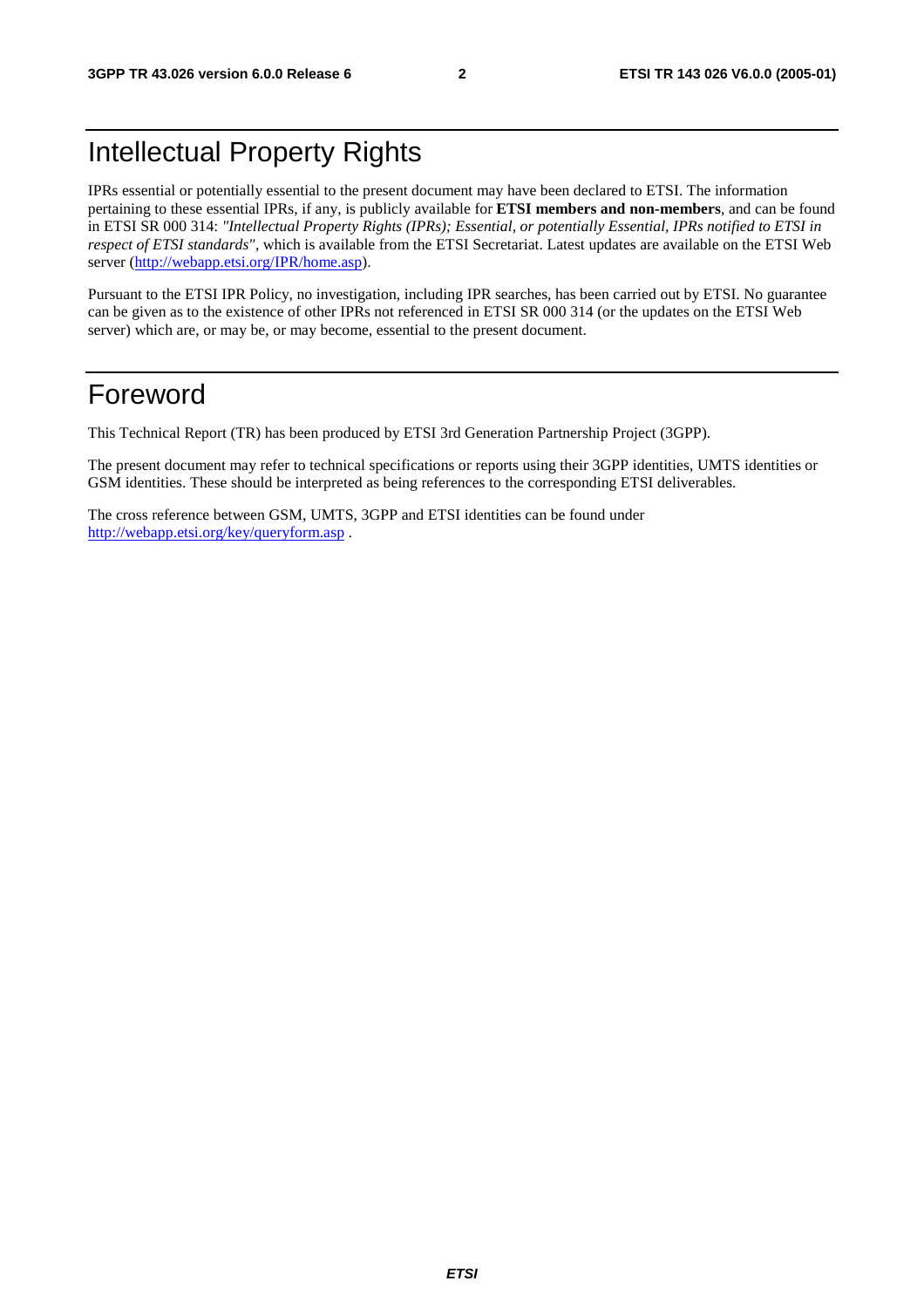$\mathbf{3}$ 

# Contents

| 1<br>1.1<br>1.2                                                              |                                                                                     |  |
|------------------------------------------------------------------------------|-------------------------------------------------------------------------------------|--|
| 2<br>2.1<br>2.2<br>2.3<br>2.4<br>2.5                                         |                                                                                     |  |
| 3<br>3.1<br>3.2<br>3.3<br>3.4                                                |                                                                                     |  |
| 4<br>4.1<br>4.1.1<br>4.1.2<br>4.1.3<br>4.2<br>4.3<br>4.4                     |                                                                                     |  |
| 5<br>5.1<br>5.2<br>5.3                                                       |                                                                                     |  |
| 6<br>6.1<br>6.1.1<br>6.1.2<br>6.2<br>6.2.1<br>6.2.2<br>6.3<br>6.3.1<br>6.3.2 |                                                                                     |  |
| Annex A:                                                                     |                                                                                     |  |
| A.1<br>A.2<br>A.3<br>A.4<br>A.5                                              | Proposed for WI "Technical enhancements" and required by WI "Multiband operation"11 |  |
| <b>Annex B:</b>                                                              |                                                                                     |  |
|                                                                              |                                                                                     |  |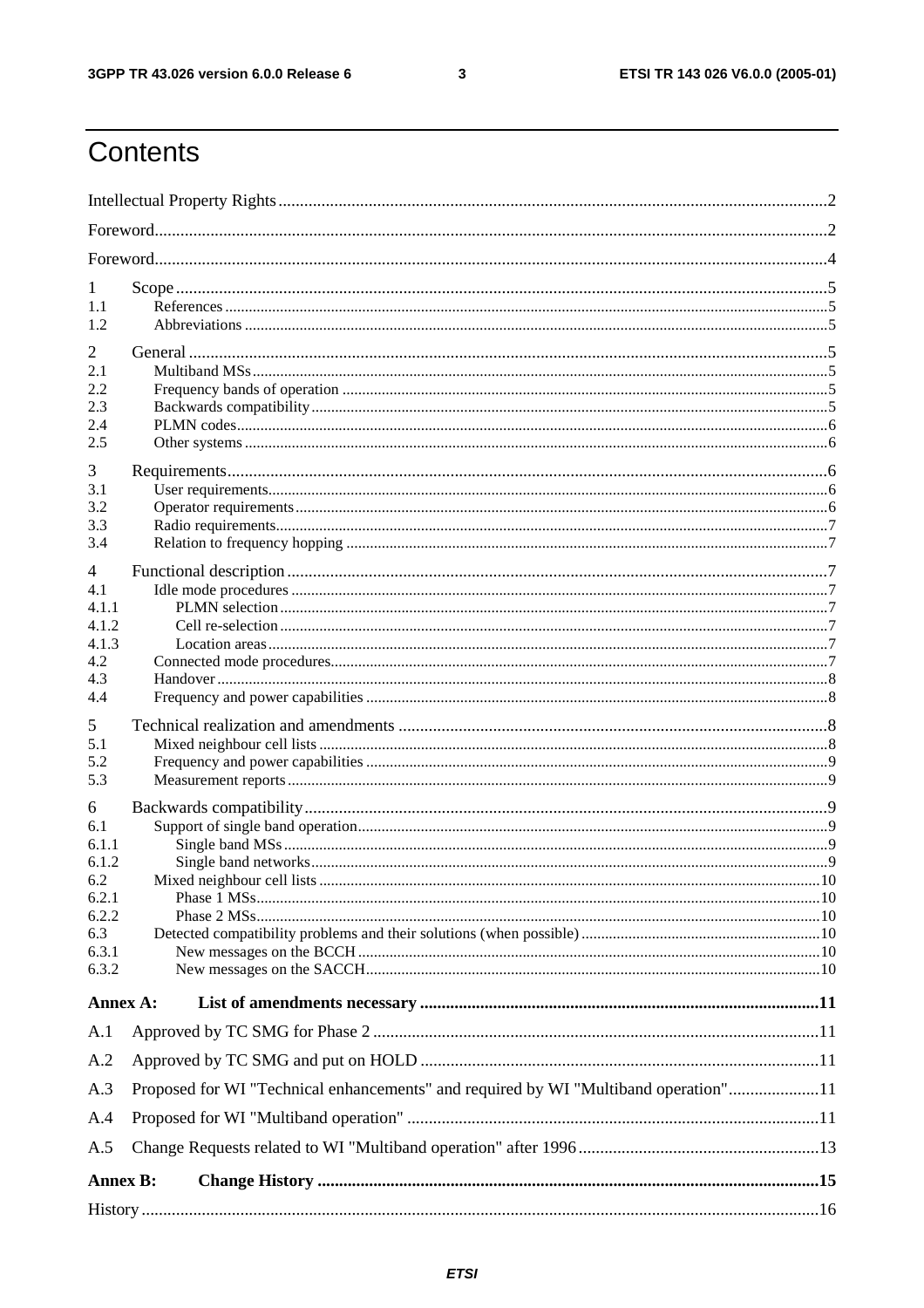# Foreword

This Technical Specification has been produced by the 3<sup>rd</sup> Generation Partnership Project (3GPP).

The contents of the present document are subject to continuing work within the TSG and may change following formal TSG approval. Should the TSG modify the contents of the present document, it will be re-released by the TSG with an identifying change of release date and an increase in version number as follows:

Version x.y.z

where:

- x the first digit:
	- 1 presented to TSG for information;
	- 2 presented to TSG for approval;
	- 3 or greater indicates TSG approved document under change control.
- y the second digit is incremented for all changes of substance, i.e. technical enhancements, corrections, updates, etc.
- z the third digit is incremented when editorial only changes have been incorporated in the document.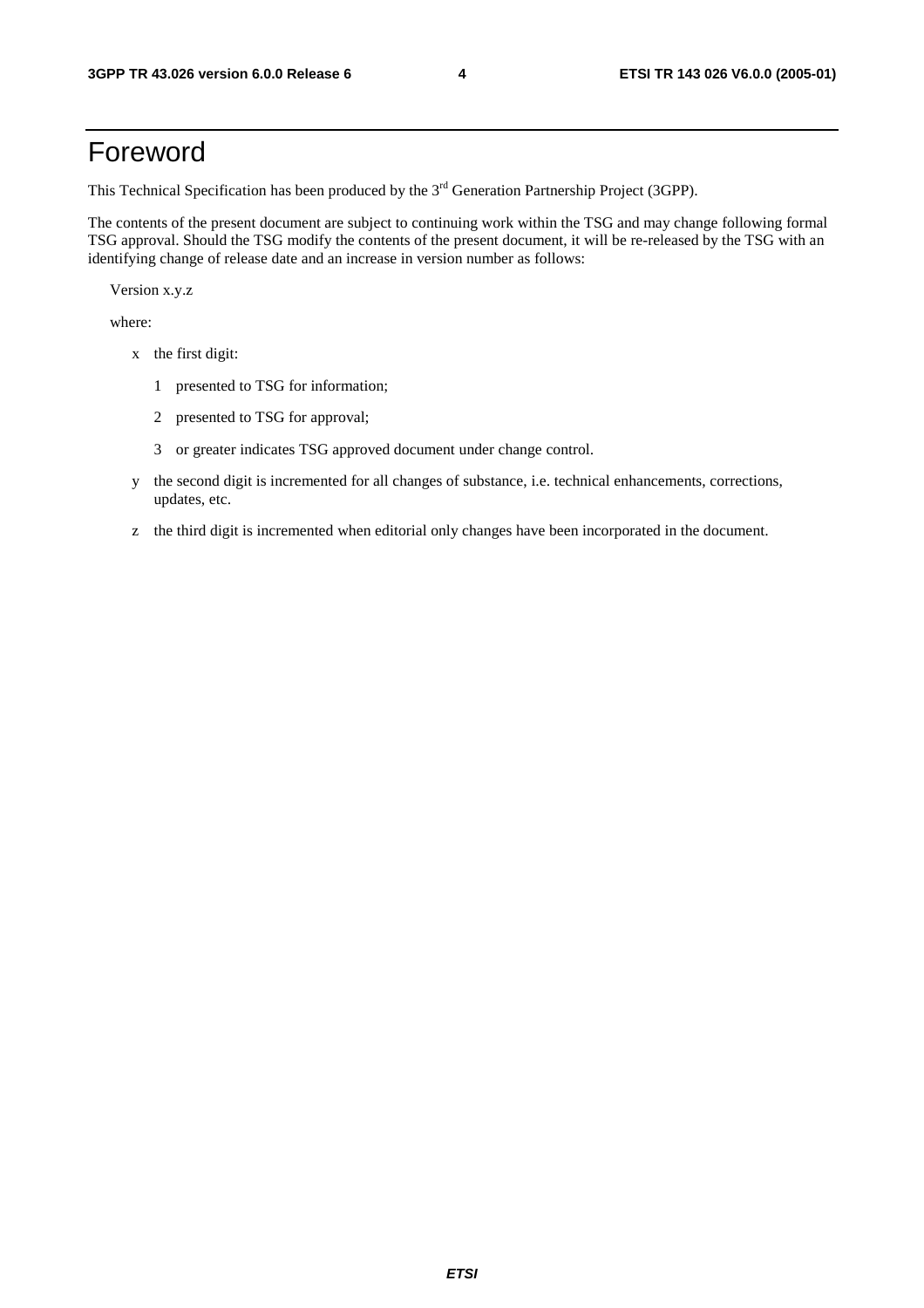# 1 Scope

The purpose of the present document is to describe the functionality of a Multiband GSM/DCS Network operated by a single operator and the Multiband GSM/DCS Mobile Station (MS). It also describes the necessary amendments to the GSM/DCS phase 2 specifications for the technical realization of the function.

The resulting Amendment Requests (AR) and Change Requests (CR) necessary for Multiband Operation are listed in annex A.

# 1.1 References

Not relevant to the present document.

# 1.2 Abbreviations

Abbreviations used in the present document are listed in GSM 01.04.

# 2 General

Multiband operation of GSM/DCS by a single operator enables an operator, with licenses in more than one of the frequency bands specified in the GSM specifications, to support the use of multiband MSs in all bands of the licenses. In addition it also enables the operator to support the use of single band MSs in, at least, one band of the licenses.

Multiband GSM/DCS MSs, are MSs which are capable of using more than one of the frequency bands specified in the GSM specifications. The multiband MS is specified in GSM 02.06. (AR02.06-A001) and in section 2.1.

The use of multiband operation and development of multiband MSs are optional for operators and manufactures.

### 2.1 Multiband MSs

A MS which supports more than one band and the functionality below is defined as a Multiband MS.

The multiband MS has the functionality to perform handover, channel assignment, cell selection and cell re-selection between all its bands of operation within one PLMN, i.e. when one PLMN code is used in all bands. In addition it has the functionality to make PLMN selection, in manual or automatic mode, in all its bands of operation. The multiband MS shall meet all requirements specified for each individual band supported. In addition it shall meet the extra functional requirements for the multiband MSs.

# 2.2 Frequency bands of operation

Multiband operation shall be possible with any combination of the frequency bands specified in the GSM specifications. No frequency band is treated as a primary band in the specification. The operators may however use control mechanisms to make the MSs treat one of the bands with priority.

As a first implementation of Multiband operation only operation with GSM 900 (Standard or Extended) and DCS 1 800 is included in the standard. The proposed procedures shall however make it possible for operation between other bands if such are included in the core specifications in the future.

# 2.3 Backwards compatibility

Backwards compatibility with phase 1 and phase 2 single band mobiles shall be ensured by the specification of multiband operation. A multiband PLMN shall therefore, in addition to support of multiband MSs, be able to support the use of single band mobiles for, at least one of the bands of operation.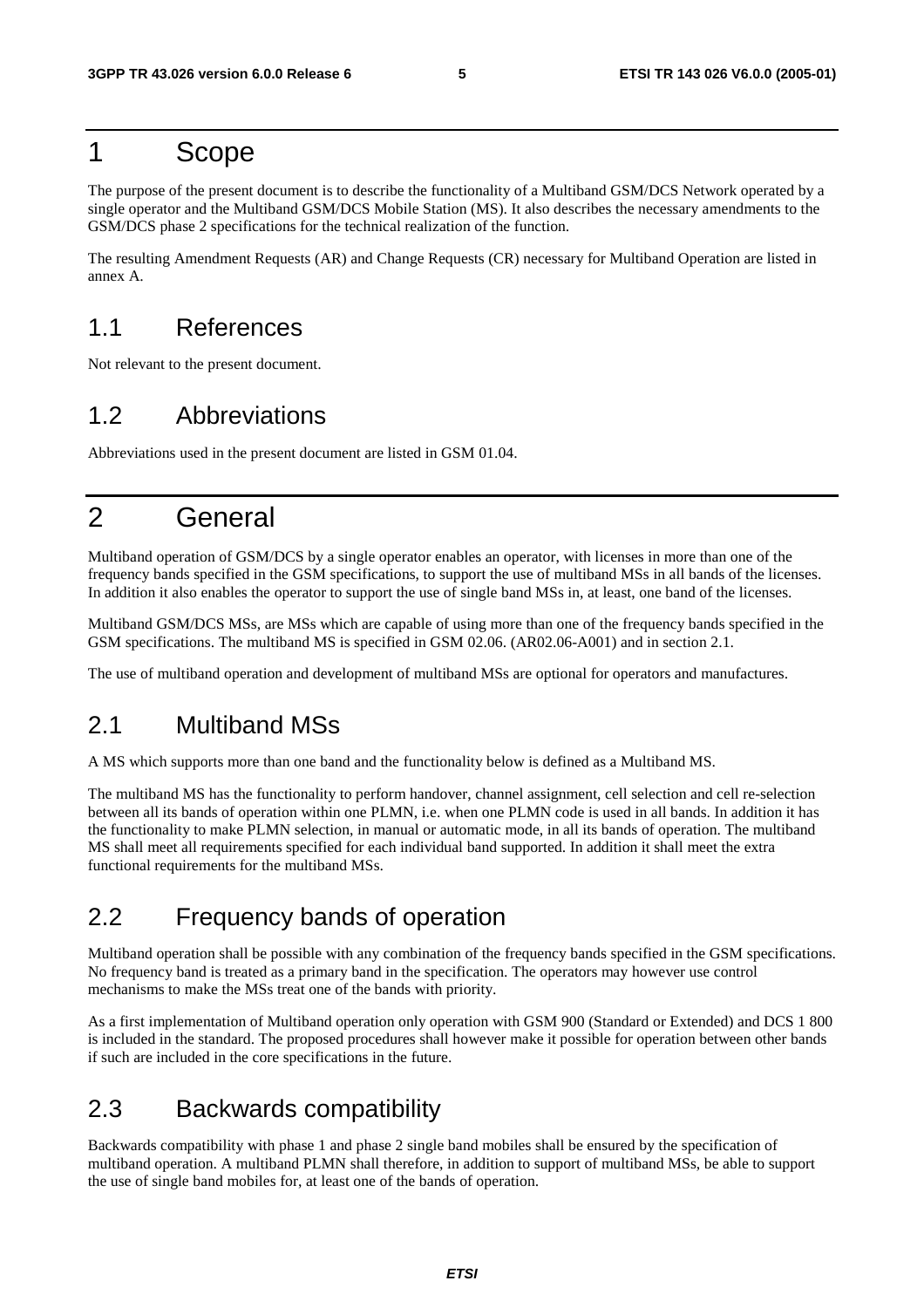Backwards compatibility by the multiband MSs shall also be ensured. The MSs shall therefore be able to, functionally, work as single band mobiles in a single band network.

### 2.4 PLMN codes

Multiband operation of GSM/DCS by a single operator, with handover and assignment between the bands, implies that only one PLMN code is used in all bands of operation. Handover or assignment between PLMNs is not covered by this document or the work item.

An operator, with license in more than one band, may however support multiband mobiles without handover and assignment between the bands. If so, more than one PLMN code may be used. This is already covered with the phase 1 and phase 2 specifications.

# 2.5 Other systems

Multiband operation by a single operator does not include multi mode operation, i.e. handover, assignment or roaming between GSM/DCS and systems covered by other specifications or standards. The amendments of the GSM/DCS specifications for multiband operation may however be done in a flexible way so that multi mode operation can make use of the same procedures.

# 3 Requirements

### 3.1 User requirements

No special actions by the user shall be necessary to use a multiband MS. The possibility for the user to decide to operate the MS in a single band mode may however be supported. Indications may also be given to the user of which band is being used.

The user of a multiband MS shall be able to roam between PLMNs operating in any of the MS's frequency bands of operation. The MS shall therefore, at PLMN selection, present all available PLMNs within its frequency bands of operation.

# 3.2 Operator requirements

The use of multiband operation shall be optional for the operator. Multiband MSs must therefore be able to, functionally, work as single band MSs in a single band network.

When multiband operation is used, it shall be possible to provide coverage in one frequency band independently of the coverage in another band..

Two options can be implemented by an operator when operating a multiband network :

- i) a BCCH in each band of operation;
- ii) a common BCCH in only one of the band of operation when resources across all bands are co-located and synchronized.
- NOTE: For case ii), in order to ensure proper operation of the network, the operator should take into account issues related to the difference of propagation between the different bands, e.g GSM and DCS when performing cell planning. As far as synchronization issues are concerned, the requirements for TA for multiband BTSs may only be fulfilled when the TA is the same in the two bands, i.e. within the tolerance as defined in GSM 05.10. This imposes some restrictions on the cells where the two bands are supported (e.g. small cells).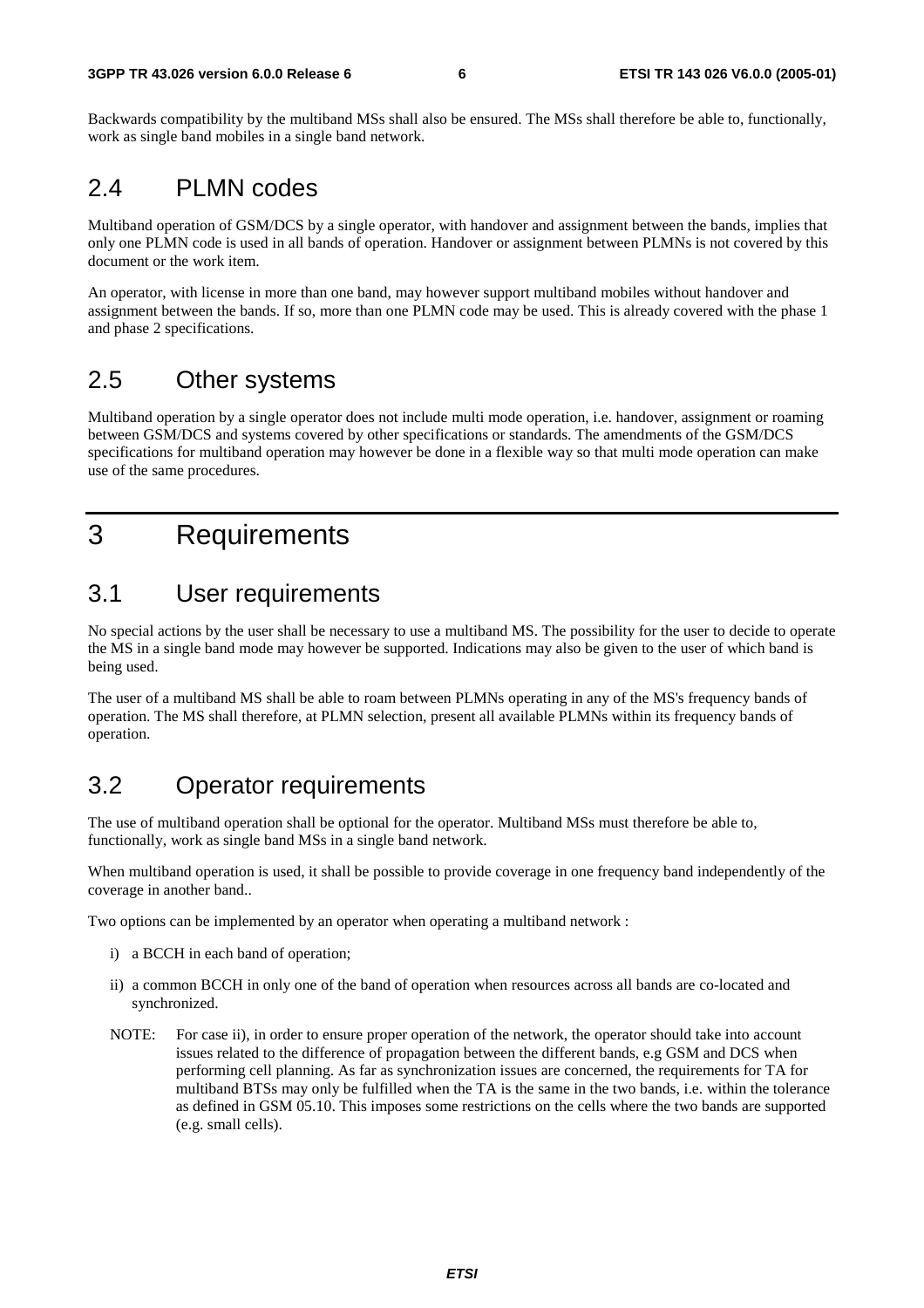### 3.3 Radio requirements

The radio requirements for GSM and DCS in the present GSM/DCS specification differs in some cases. A multiband MS and the multiband network shall meet all requirements for each band of operation respectively. Type approval of multiband MSs will be covered by the respective test specifications and some additional tests for the multiband functionality.

# 3.4 Relation to frequency hopping

The multiband MS and the multiband network shall support frequency hopping within each band of operation. Frequency hopping between the bands of operation is not required.

# 4 Functional description

To understand the necessary amendments of the phase 2 specifications functional descriptions of different procedures and solutions are described below. The technical realization are described in clause 5 and the actual amendments are listed in annex 1 with a brief description.

### 4.1 Idle mode procedures

The idle mode procedures will not be different for multiband MSs or networks. Only the fact that more than one band is available has to be taken into account.

### 4.1.1 PLMN selection

A multiband MS shall use the normal PLMN selection procedures, as specified in GSM 02.11 and 03.22, with the additional requirement to select from all available PLMNs in all bands of operation. When presenting available PLMNs it shall show all available PLMNs within the MSs bands of operation. A multiband PLMN may have BCCHs available on more than one band but shall still be treated as one PLMN and must therefore only be presented once.

PLMN search time, at switch on, will be the sum of the search times presently specified for each band of operation if no prior knowledge is stored in the MS.

### 4.1.2 Cell re-selection

The multiband network will send out neighbour cell lists which may contain a mixture of channels from different frequency bands. The multiband MSs shall follow the normal cell-re-selection procedures with the addition to monitor all channels within the neighbour cell list which are within the MS's bands of operation. All MSs shall ignore channel numbers which are outside its bands of operation. Channels within the MS's bands of operation shall be monitored.

Priority at cell re-selection can be given to one of the bands of operation by using existing phase 2 parameters.

Compatibility with phase 1 and phase 2 MSs will be ensured by the procedures described in clause 6.

### 4.1.3 Location areas

No special requirements are specified for the allocation of location areas among the cells in a multiband network. It shall therefore be possible the use the same or different location areas for cells in different frequency bands irrespective of their location.

# 4.2 Connected mode procedures

The multiband network will send out neighbour cell lists which may contain a mixture of channels from different frequency bands. The multiband MS shall use the normal monitor and reporting procedures with the additional requirement to monitor and report from all channels within its bands of operation.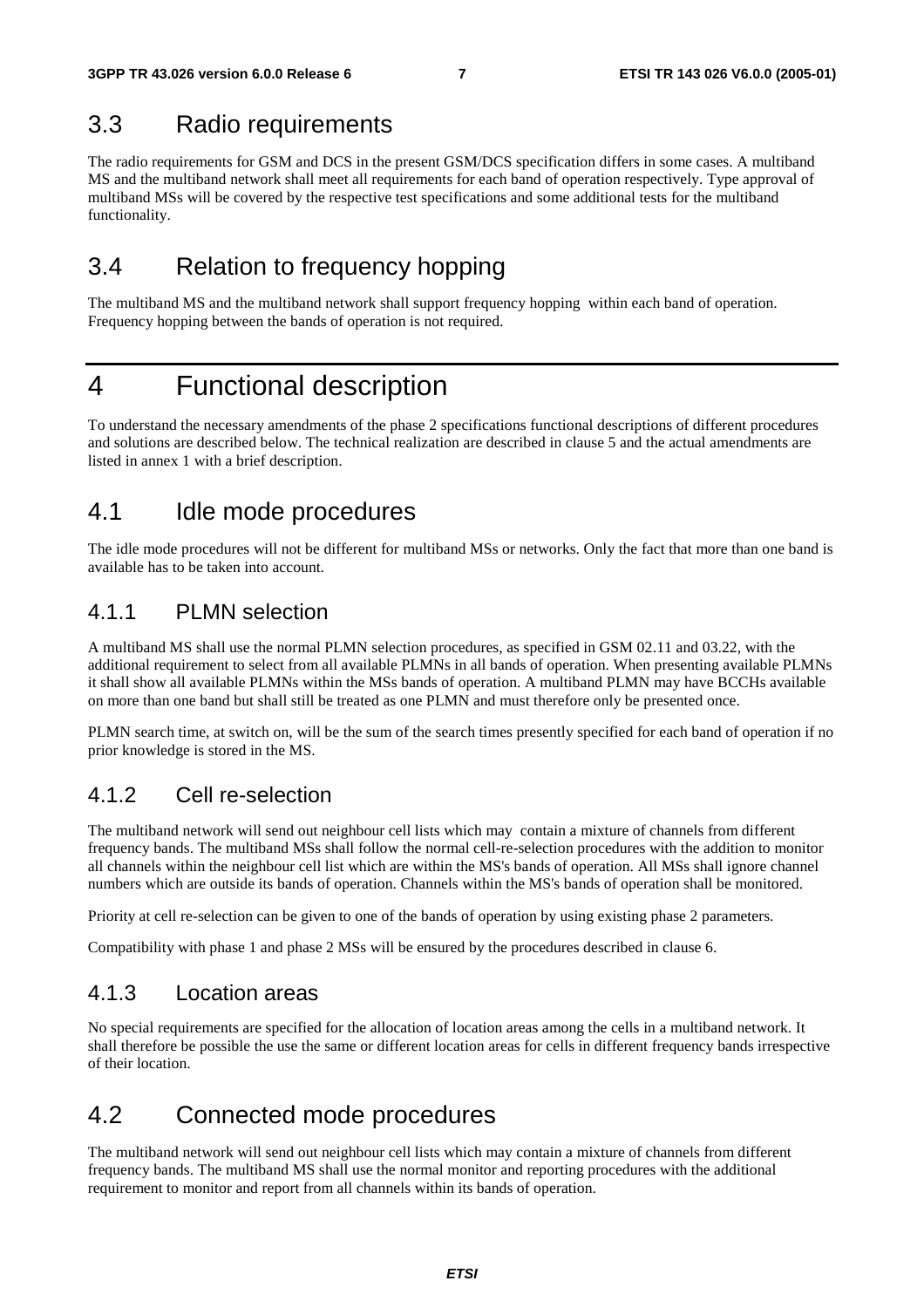### 4.3 Handover

Based on the measurement reports sent by the multiband MS the network will send handover commands to any channel within the MS's bands of operation.

To ensure that handover is possible to a cell which was not reported to be the strongest candidate, e.g. for traffical reasons, a multiband MS shall report at least the number of strongest candidates on each band measured and identified as indicated by the parameter Multiband\_Reporting sent in System Information 2ter/5ter. The coding of this parameter is specified in AR 05.08-A006.

Any MS will only send measurement reports from cells within its bands of operation. Handover commands to cells outside the bands of operation will therefore not occur..

### 4.4 Frequency and power capabilities

The network will be informed by the MS of its frequency and power capabilities to ensure that all procedures, e.g. the handover algorithm, gets accurate information.

5 Technical realization and amendments

The technical realization, e.g. bit mapping, is described in this clause. Also, the necessary amendment is described and reference is made to the amendment request presented.

# 5.1 Mixed neighbour cell lists

A multiband network may use System Information 2/5, System Information 2bis/5bis and a new System Information 2ter/5ter to inform the MSs about the available neighbour cell frequencies. The BCCH channel list consists either of only the sub list derived from the neighbour cell description information element(s) in SI 2/5 (and possibly SI 2bis/5bis) or that sub list concatenated with the neighbour cell description information element received in SI 2ter/5ter in case SI 2ter/5ter is also received. Indication that 2ter is available is included in the SI3 rest octets. Channel numbers which are outside the bands of operation of a MS will be ignored. The scheduling of the sending of SI 2ter on BCCH is specified in AR05.02-A001.

Solution to problems with backwards compatibility are described in clause 6.

Different encoding of the BCCH frequencies in the BA list give different numbers of possible combinations and number of neighbour cells in the list. The limitations are given below:

#### **1024 range**

This allows to encode 2 - 16 frequencies, the frequencies being spread among up to 1024 ARFCNs. This cover more than P-GSM, E-GSM and DCS 1800 together.

#### **512 range**

This allows to encode 2-18 frequencies, the frequencies being spread among up to 512 consecutive ARFCNs. This would cover the E-GSM and DCS for instance.

#### **256 range**

This allows to encode 2-22 frequencies, the frequencies being spread among up to 256 consecutive ARFCNs.

#### **128 range**

This allows to encode 2-29 frequencies, the frequencies being spread among up to 128 consecutive ARFCNs.

#### **Variable bit map**

This allows any combination among 112 consecutive ARFCNs.

#### **Bit map 0**

This allows to encode 124 frequencies among ARFCNs 1-124.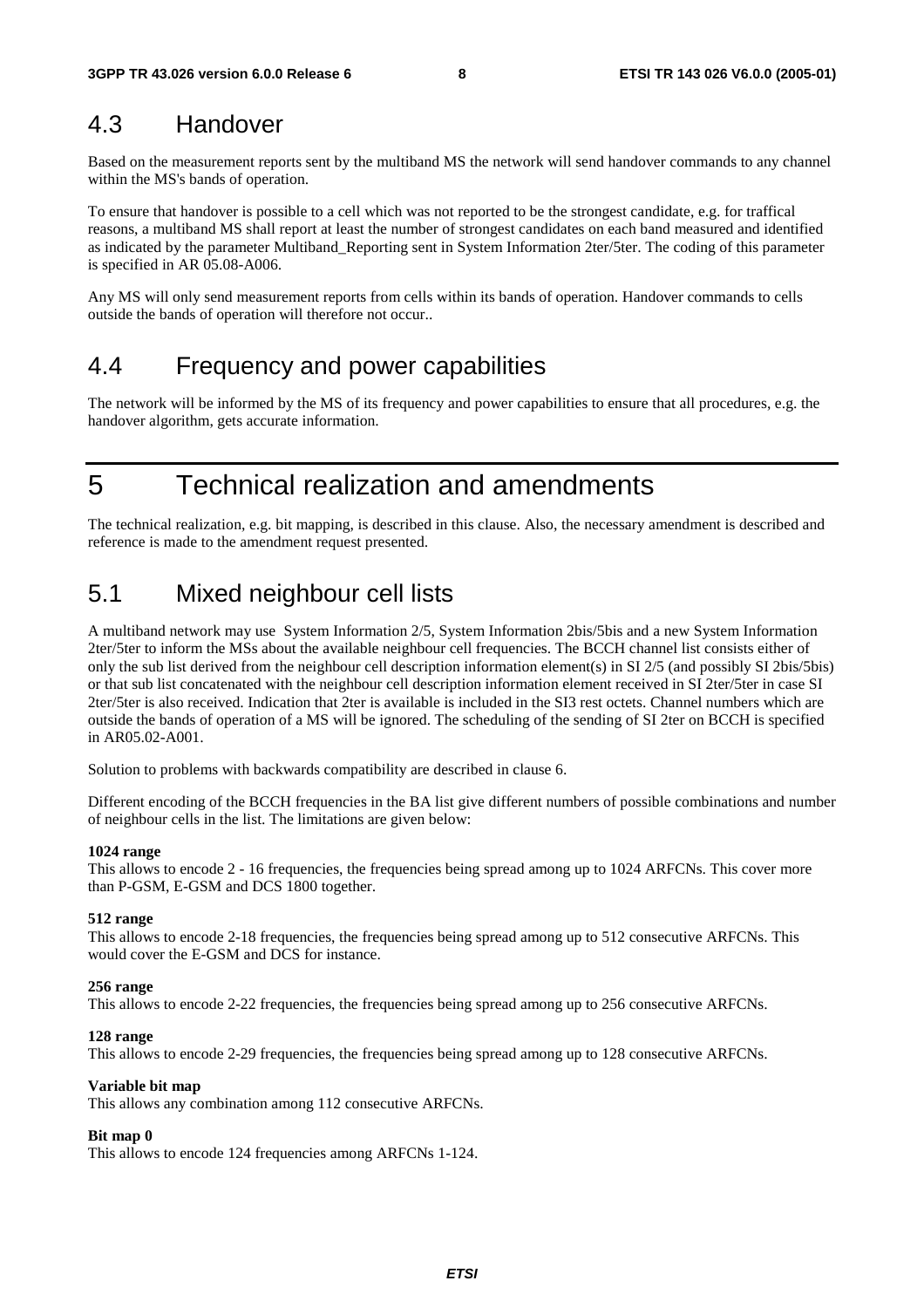# 5.2 Frequency and power capabilities

The network has to be informed of the frequency capabilities and the associated power capability of the multiband MS, on each frequency band, at call set up to ensure a reliable functionality. A multiband mobile shall therefore send a classmark change message with CM3 information as early as possible according to the procedure described in AR 04.08-A069 and AR 04.08-A071 (Early Classmark Sending)*.* In order to give an early indication to the network that the MS is capable of using the Early Classmark Sending, one bit in CM1 and CM2 is used (the spare bit in front of the A5/1 bit).

The network may forbid the MS to use Early Classmark Sending by setting the Early Classmark Sending Control (ECSC) bit in the SI3 rest octets to "L".

The requirement on the timing of the Classmark Change message, such that the MS send CM change in the empty uplink block following the reception of the L2 UA frame, is specified in AR 04.13-A001.

An operator may decide to delay or inhibit the sending of the Classmark Change message from the BSC to the MSC if it was received immediately after the initial L3 message. This is described in AR08.08-A013.

Any combination of frequency bands and power capabilities in the GSM specifications shall be possible. The coding of frequency and power capabilities according to the solution in AR04.08-A007 ensure this flexibility and also give room for further evolution.

### 5.3 Measurement reports

The multiband MS will normally report the signal strength of six strongest and identified neighbour cells as a normal MS. These cells may however not use the same frequency band.

To ensure that handover is possible, e.g. for traffical reasons, to a cell which was not reported to be the strongest candidate, a multiband MS shall, for each band, report at least the number of strongest candidate cells measured and identified as indicated by the MultibandReporting parameter. This parameter is sent in the 5ter and 2ter messages with two bits from the Skip Indicator, which will not be used in 2ter/5ter. The maximum of six cells reported is still unchanged.

The sending of the MultibandReporting parameter is specified in AR04.08-A015.The coding of the two bits in the parameter is specified in AR 05.08-A006.

# 6 Backwards compatibility

Multiband operation will be specified to be backwards compatible so that no harm is made to existing networks and that phase 1 and phase 2 single band mobiles will work in a multiband network.

# 6.1 Support of single band operation

### 6.1.1 Single band MSs

A multiband network will normally support single band mobiles in each of the bands of operation but in some cases (common BCCH in one band), it will only support single band mobiles in one of the bands of operation. Single band signalling will be present as well as multiband signalling.

### 6.1.2 Single band networks

The multiband MSs will, functionally, work as single band mobiles in a single band network.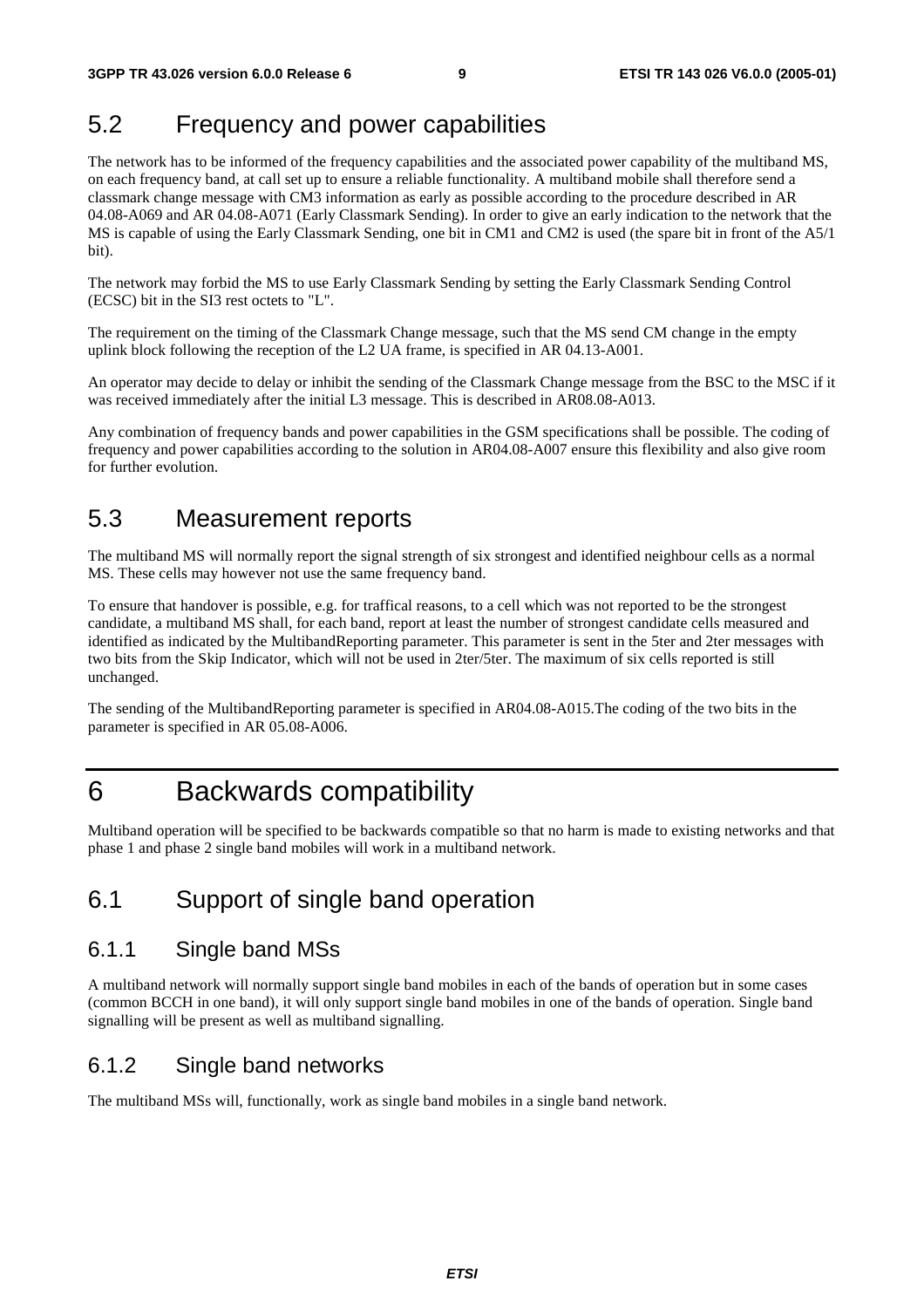# 6.2 Mixed neighbour cell lists

### 6.2.1 Phase 1 MSs

Some phase 1 DCS mobiles ignores the whole BA list if frequencies outside the DCS band is contained in the BA list. System Information 2ter/5ter are therefore introduced to solve this problem. In multiband PLMNs, where phase 1 DCS MSs will be present, SI 2ter/5ter will be used to indicate the ARFCNs outside the DCS1800 band. SI 2ter/5ter will then be ignored by the phase 1 MSs but SI2/5 and 2bis/5bis will still be used.

### 6.2.2 Phase 2 MSs

Phase 2 mobiles will only ignore channel numbers, i.e. not the whole BA list, which are outside the bands of operation of the MS. This is already included in the phase 2 specifications (CR-04.08-665).

# 6.3 Detected compatibility problems and their solutions (when possible)

### 6.3.1 New messages on the BCCH

Some GSM 900 phase 1 mobiles will not operate properly if new SI messages with a L2 pseudolength greater than 1 are received. To be able to provide service to these mobiles in a multiband 900-1800 network with P-GSM 900 phase 2 mobiles, the handling of the pseudolength received in SI messages have been modified and some measures to avoid the situation have been defined in ETR 09.94. The changes introduced are:

- Phase 2 mobiles are recommended to ignore the L2 pseudolength received in all SI messages. For the System Information 2ter message mobiles are required to ignore the received L2 pseudolength. (CR -04.08-A239 rev 2 and 238 rev 2)
- Networks shall set the L2 pseudolength in the SI 2ter message to 0. SI 2bis must not be used in the P-GSM band. (CR -09.94-A007 rev 1)

### 6.3.2 New messages on the SACCH

Some phase 1 mobiles may experience performance degradations if the network sends SI messages not defined in phase 1 on the SACCH. The recommended measures to avoid this degradation have been defined in ETR 09.94 (CR -09.94- A007 rev 1):

- Networks shall not send SI 5ter messages on the SACCH to phase 1 GSM or DCS mobiles or SI 5bis messages on the SACCH to phase 1 GSM mobiles.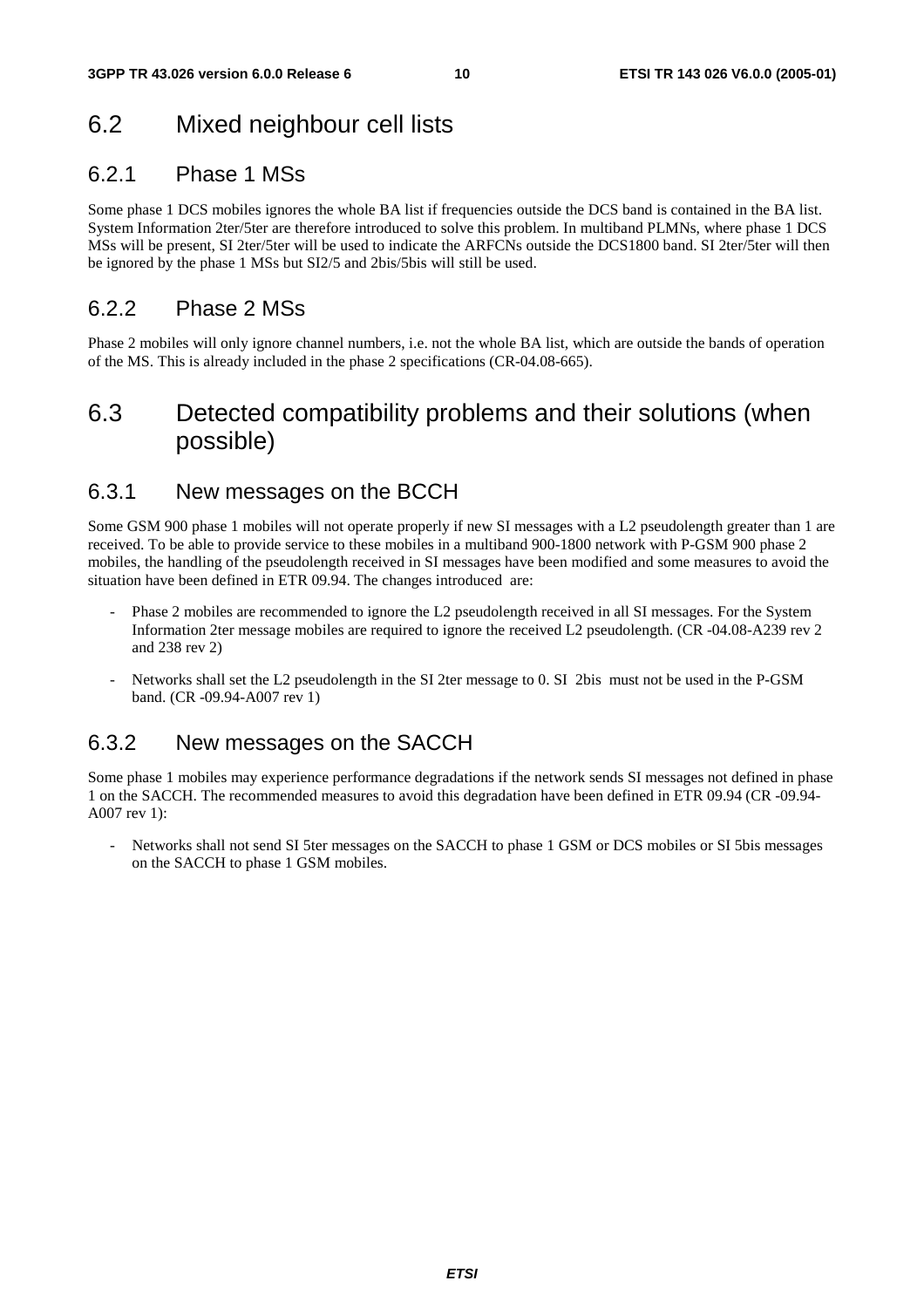# Annex A: List of amendments necessary

# A.1 Approved by TC SMG for Phase 2

A.1.1 CR-04.08-665 on mixed frequency lists

Compatibility ensured for phase 2 mobiles in a multiband PLMN.

# A.2 Approved by TC SMG and put on HOLD

A.2.1 AR 08.58-A005r4 "Sending of SACCH System Information on a call-by-call basis"

Procedures to send SI on SACCH based on the MS capabilities. This is part of WI "Technical Enhancements" and was approved at SMG#14.

# A.3 Proposed for WI "Technical enhancements" and required by WI "Multiband operation"

#### A.3.1 AR 04.08-069 "Early Classmark Sending" and AR 04.08-071 "Early Classmark Sending"

The multiband MS shall automatically send the CLASSMARK CHANGE message as soon as the main signalling link is established (Early Classmark Sending) if so permitted by the network, as indicated in the last reception in the accessed cell of the SYSTEM INFORMATION 3 message.

#### A.3.2 AR 04.13-A002r1 "Performance requirements on the sending of the CLASSMARK CHANGE message"

Requirements on the MS to send CM Change in the first uplink block after receiving UA-frame in downlink.

#### A.3.3 AR 08.08-A013r3 "Early sending of CLASSMARK CHANGE"

Inclusion of the option for the BSS to delay or suppress the sending of the CLASSMARK UPDATE message to the MSC in case the CLASSMARK CHANGE message was received at initial connection establishment.

#### A.3.4 CR 09.90-033 "Early sending of Classmark change indication in CLASSMARK IE"

A phase 2 MS uses one bit in Classmark 1 and 2 IE to indicate its capability in terms of early sending of classmark change message. This bit was associated to another meaning and its use leads to the use of a former reserved value.

# A.4 Proposed for WI "Multiband operation"

A.4.1 AR 02.06-A001r2 "Definition of multiband MS type"

Inclusion of multiband possibilities and definition of the multiband MS.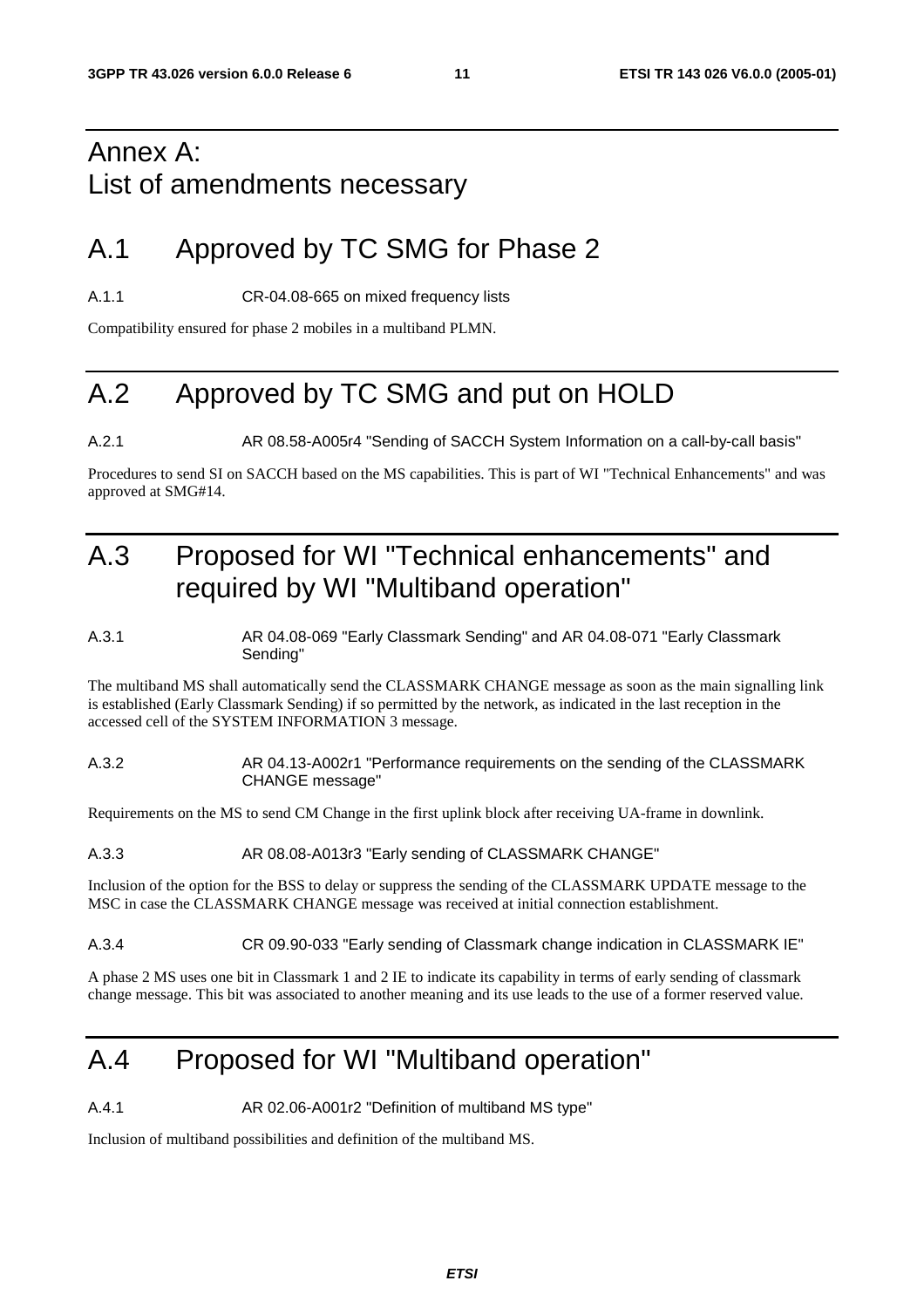A.4.2 AR 02.11-A004 "Clarifications for multiband operation"

Clarifications about the possibilities to use multiband operation and presentation of available PLMNs.

A.4.3 AR 03.22-A004 "Support of multiband operation by a single operator"

Removal of inconsistencies with multiband operation.

A.4.4 **AR 04.08-A007r2** "Multiple band MSs in a dual band network"

Extended coding of frequency and power capabilities in CM3.

A.4.5 AR 04.08-A015r5 "New SI messages 2ter and 5 ter"

Introduction of the two new SI messages 2ter and 5ter to ensure backwards compatibility.

A.4.6 AR 05.01-A004 "Amendments for multiband operation"

Clarification of the functionality of, and radio requirements on, multiband MSs.

A.4.7 AR05.02-A001 "Inclusion of System Information 2ter for multiband operation"

Scheduling of the sending of System Information 2ter on BCCH.

A.4.8 AR 05.05-A008 "Amendments for multiband operation"

Specification of possible frequency bands and the functionality of the multiband MS.

A.4.9 AR 05.08-A006 "Amendments for multiband operation"

Specification of the radio requirements, e.g. measurement reporting, on the multiband MS.

A.4.10 AR08.58-A006r1 "Introduction of SI 2ter and 5ter"

New code points for SI 2ter and 5ter included in GSM 08.58.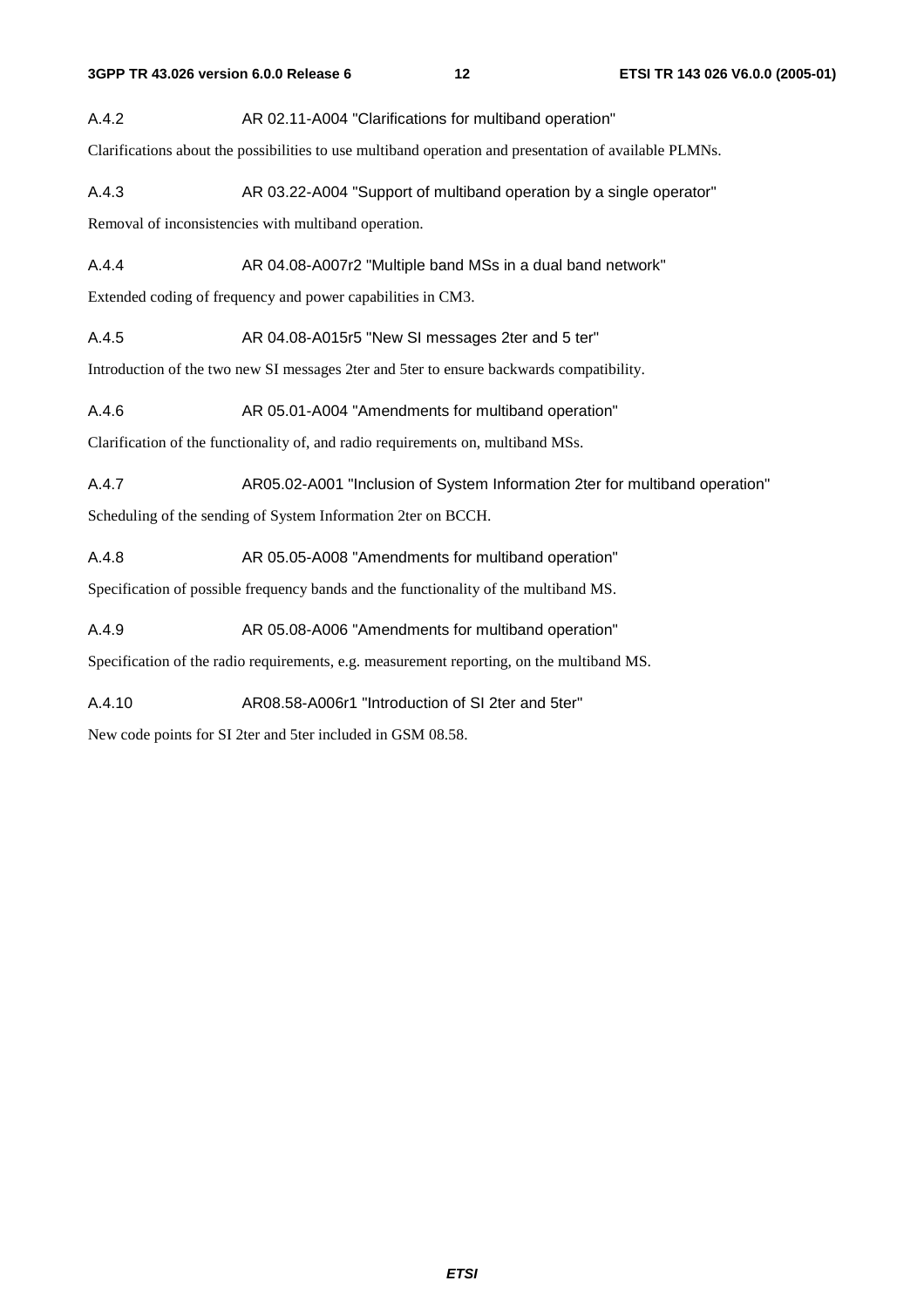- A.4.11 CR11.10- 846 "Introduction of new section 26.11 for Multiband specific signalling tests"
- A.4.12 CR11.10- 847 "Inclusion of reference to new section 26.11 in introduction to section 26"
- A.4.13 CR11.10- 848 "Immediate assignment procedures: multiband"
- A.4.14 CR11.10- 849 "Handover procedure: Multiband MSs"
- A.4.15 CR11.10- 850 "Structured procedures, multiband"
- A.4.16 CR11.10- 851 "Default message contents for section 26.11"
- A.4.17 CR11.10- 852 "Modification of section 26.3 for Multiband MSs"
- A.4.18 CR11.10- 853 "Received signal measurements for multiband MSs"
- A.4.19 CR11.10- 854 "Measurement reporting for Multiband MS"

# A.5 Change Requests related to WI "Multiband operation" after 1996

NOTE: This may not be a complete list, and is provided for indicative purposes only.

A.5.1 CR04.08-A178 "Handling of multiple frequency redefinitions"

A179 was the matching CR for the phase 2 specification.

- A.5.2 CR04.08-A154r2 "Indication of multislot class"
- A.5.3 CR03.26- A002r1 "Amendment for multiband Operation (common BCCH for the different bands of operation)"

A001r1 was the matching CR for the phase 2 specification.

A.5.4 CR05.08-A035 "Amendment for multiband operation (common BCCH for the different bands of operation)"

A034 was the matching CR for the phase 2 specification. Linked to CR03.26 A002r1 above.

A.5.5 CR04.08-A214 "Coding of classmark information for multiband mobiles"

A210r1 was the matching CR for the phase 2 specification.

A.5.6 CR04.08-A207r1 "Handling of classmark information at band change"

A204r2 was the matching CR for the phase 2 specification.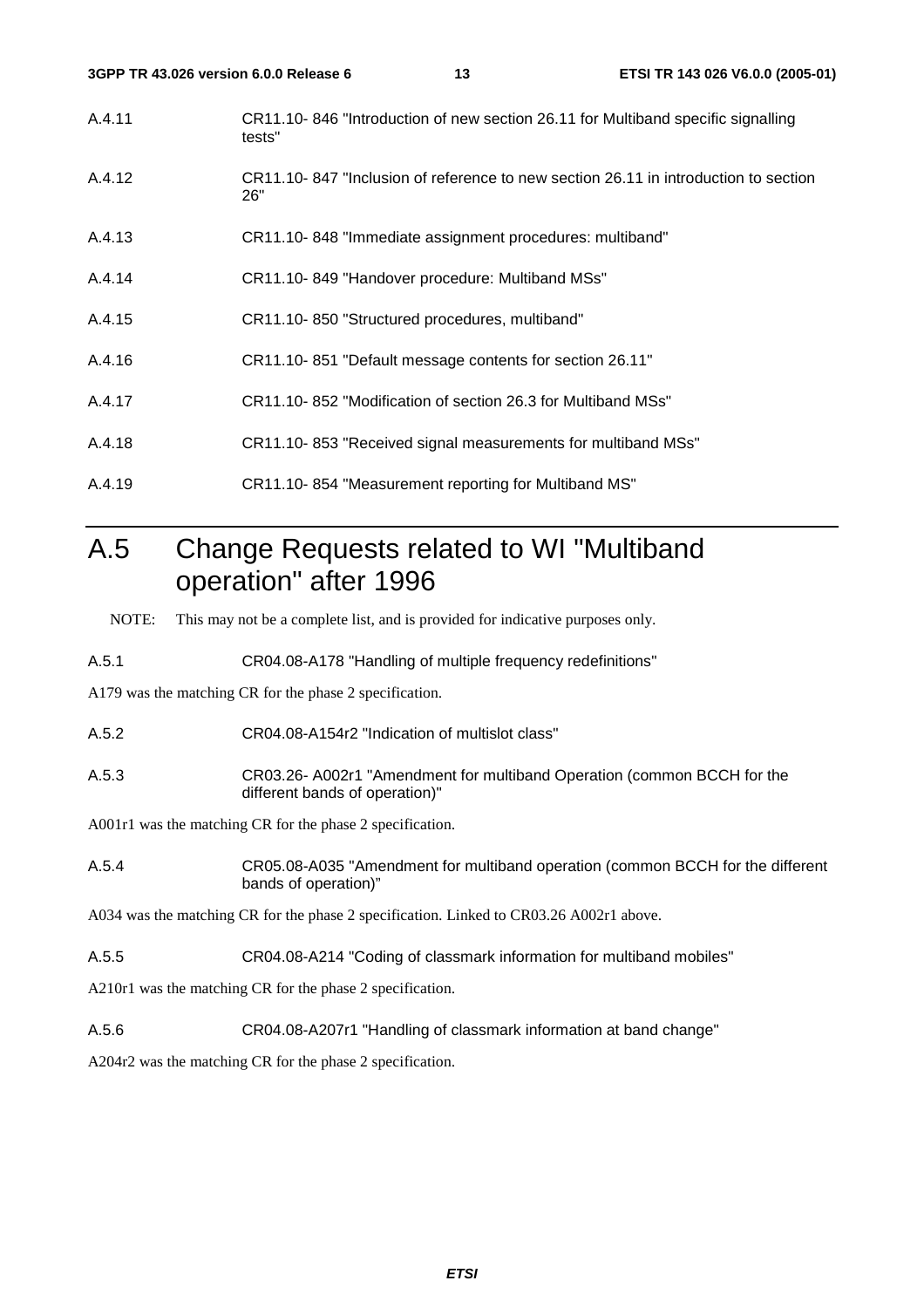- A.5.7 CR 04.08-A239r2 "Clarification of use of L2 Pseudo Length in SYSTEM INFORMATION messages" (phase 2 , release -95)
- A.5.8 CR 04.08-A238r2 "Clarification of use of L2 Pseudo Length in SYSTEM INFORMATION messages" (phase 2+, release -96)
- A.5.9 CR 09.94- A007r1 "Handling of new phase 2 BCCH and SACCH messages by phase 1 MS"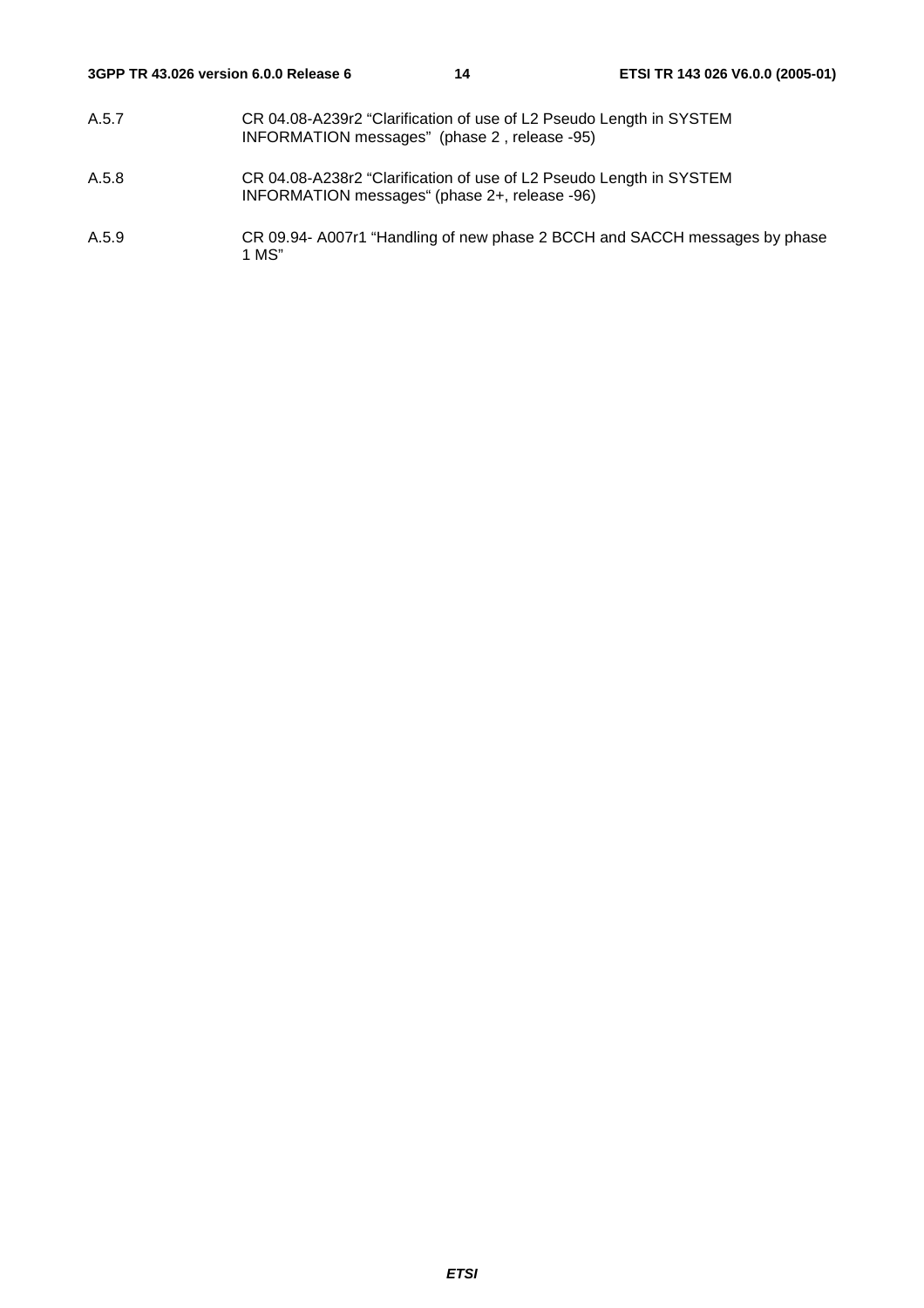# Annex B: Change History

| <b>Change history</b> |              |         |                            |                    |                         |  |  |
|-----------------------|--------------|---------|----------------------------|--------------------|-------------------------|--|--|
| SMG No.               | TDoc.<br>No. | CR. No. | <b>Section</b><br>affected | <b>New version</b> | <b>Subject/Comments</b> |  |  |
| SMG#23                |              |         |                            | 4.3.0              | <b>Phase 2 version</b>  |  |  |
| SMG#23                |              |         |                            | 5.2.0              | Phase 2+ version        |  |  |
| <b>SMG#27</b>         |              |         |                            | 6.0.0              | Release 1997 version    |  |  |
| <b>SMG#29</b>         |              |         |                            | 7.0.0              | Release 1998 version    |  |  |
| <b>SMG#31</b>         |              |         |                            | 8.0.0              | Release 1999 version    |  |  |

| <b>Change history</b> |                                  |  |  |  |                                               |            |            |
|-----------------------|----------------------------------|--|--|--|-----------------------------------------------|------------|------------|
| <b>Date</b>           | <b>ITSG GERAN# ITSG Doc. ICR</b> |  |  |  | <b>Rev Subject/Comment</b>                    | <b>Old</b> | <b>New</b> |
| $ 2001 - 04 $         |                                  |  |  |  | Release 4 version                             |            | 4.0.0      |
| 2002-06 10            |                                  |  |  |  | Release 5 version                             | 4.0.0      | 5.0.0      |
| 2002-07               |                                  |  |  |  | Editorial change in the front page (TS -> TR) | 5.0.0      | 5.0.1      |
| 2005-01               |                                  |  |  |  | Release 6 version                             | 5.0.1      | 6.0.0      |
|                       |                                  |  |  |  |                                               |            |            |